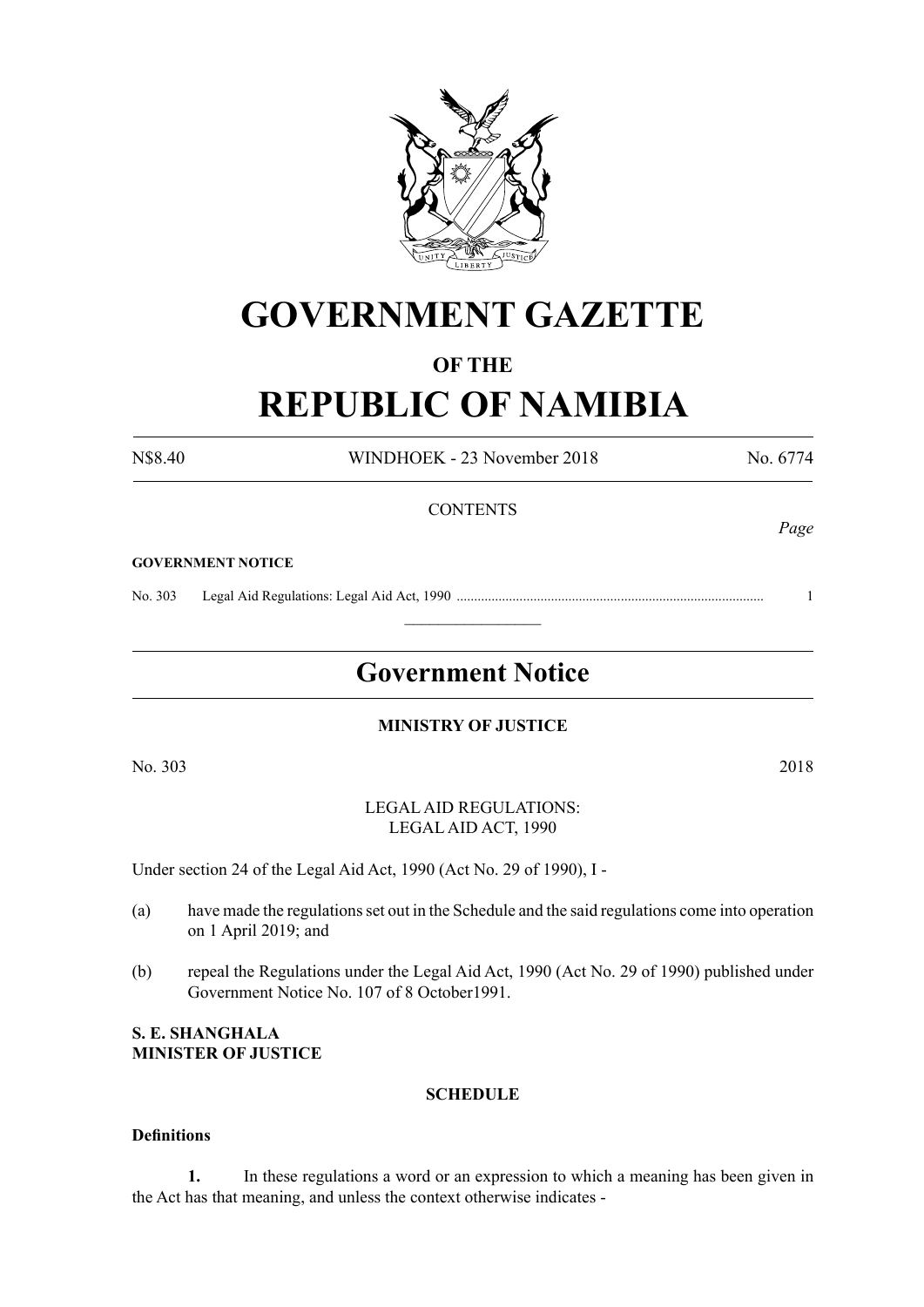"dependant" means minor child, including a stepchild, legally adopted child, child born of a marriage under customary law, and a child born outside marriage or any such child who is not a minor, but who is not self-supporting by reason of any permanent physical or mental disability and includes, in the case of a person who is a breadwinner, his or her spouse;

"the Act" means the Legal Aid Act, 1990 (Act No. 29 of 1990);

"tribunal" means any board, council, body or other authority referred to in section 22(1) of the Act.

#### **Eligibility for legal aid**

**2.** (1) A person may qualify for legal aid if his or her monthly income, as determined in accordance with the provisions of subregulation  $(3)$ , does not exceed the amount of N\$3 500 but subject to the provisions of subregulation (2).

(2) The Director may use his or her discretion to grant legal aid where the amount mentioned in subregulation (1) is exceeded by an amount of not more than N\$1 000 and it is in the interest of justice that the application be granted.

(3) For the purpose of subregulation (1) "income" means the balance of the applicant's income, from whatever source including any salary, wage, bonus, pension, allowance, value of livestock owned by the applicant or any money received in respect of the applicant's maintenance, and further includes the value of any movable or immovable property including livestock the applicant owns, and may sell in order to raise funds for his or her case at any period.

(4) For purposes of subregulation (3), income as well as the value of movable and immovable property that the applicant may sell to raise funds for his or her case excludes the items stated in section 16 of the Act and further excludes any amount deducted for any commitment in respect of -

- (a) a compulsory contribution to a pension fund;
- (b) employee's tax in terms of section 80 of the Income Tax Act, 1981 (Act No. 24 of 1981);
- (c) the maintenance of any other person pursuant to a court order or evidence is produced to the satisfaction of the Director that some form of maintenance is in fact being provided in kind or cash; and
- (d) any financial obligation arising from a bond towards the purchase of a dwelling house.

(5) The income of an applicant's spouse may not be taken into account for the purpose of determining the applicant's income in terms of this regulation except where the applicant is married in community of property.

#### **Application for legal aid**

**3.** (1) An application for legal aid subject to the provisions of regulation 4, must be in the form set out in Form 1 of Annexure A, and must be delivered to the Director or to a designated officer at the nearest Magistrates' Court.

(2) The Director may require a legal aid applicant to attend an oral interview for the purpose of -

(a) clarifying any information contained in the application; or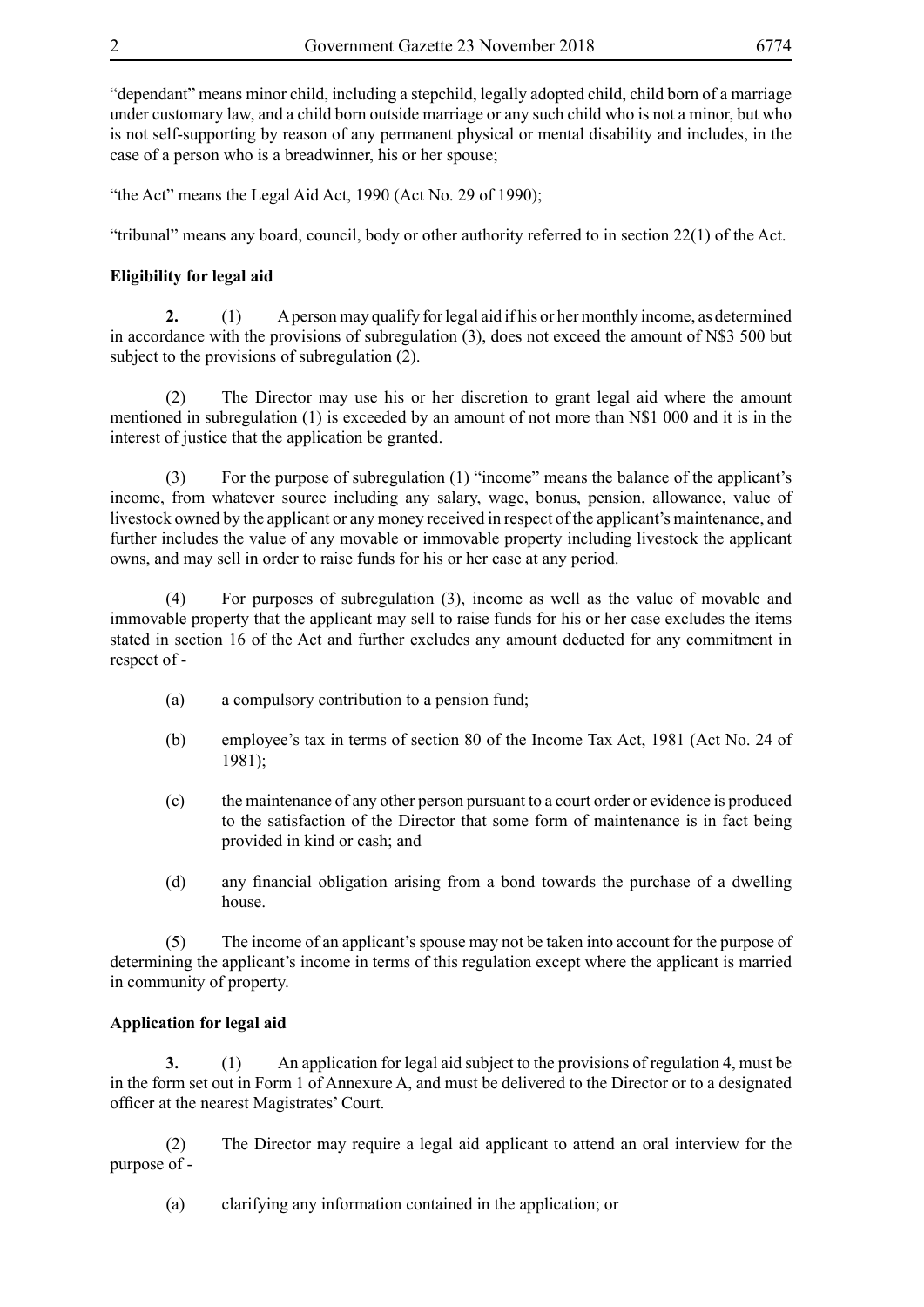(b) obtaining any further information which the Director considers to be relevant in relation to the application.

(3) Where an application has been delivered to a designated officer at the Magistrates' Court, the designated officer must transmit such application to the Director as soon as possible.

#### **Contribution to costs of legal aid**

**4.** (1) Every applicant who is granted legal aid must pay a contribution of N\$350.

(2) The Director may waive the contribution referred to in subregulation (1) where the applicant shows that he or she is unable to pay the contribution.

(3) The contribution required to be made towards the costs of legal aid must be paid to the Director within 14 working days from the date on which the Director notifies the person concerned that he or she is required to make such a contribution or within such further period as the Director may allow.

(4) The Director may not issue instructions to a legal practitioner or legal aid counsel to represent a person who has been granted legal aid until such a person has paid his or her contribution, except where a matter is already before court.

(5) The contribution must be paid into the State Revenue Fund and is not refundable, except in a case in which no legal assistance was rendered.

#### **Legal practitioners' fees**

**5.** A practitioner to whom the Director has allocated a matter under section 6 or 12 of the Act is entitled to the appropriate fees set out in Annexure "B" for the services rendered by such practitioner as long as the invoice is accompanied by a detailed report on the status of the legal aid matter being claimed for by such practitioner.

#### **Notice of grant of legal aid**

**6.** When the Director, legal aid counsel, legal assistant or a practitioner represents a legally-aided person in any civil or criminal matter before a court or any proceeding before a tribunal, he or she must file with the court or tribunal where such matter is pending and with the opposing party, a notice in the form set out in Form 2 of Annexure A.

#### **Notice of termination of legal aid**

**7.** If the Director terminates the legal aid granted to a person in any matter or proceedings referred to in regulation 6, the Director, legal aid counsel, legal aid assistant or practitioner to whom such matter was allocated to by the Director must file with the court or tribunal and with the opposing party, a notice in the form set out in Form 3 of Annexure A.

#### **Prescribed forms**

**8.** (1) A recommendation for legal aid in terms of any provision of the Act must be in the form set out in Form 4 of Annexure A.

 (2) A legal aid certificate referred to in section 14 of the Act must be issued in the form set out in Form 5 of Annexure A.

 $(3)$  A special legal aid certificate referred to in section 12(1) of the Act must be issued in the form set out in Form 6 of Annexure A.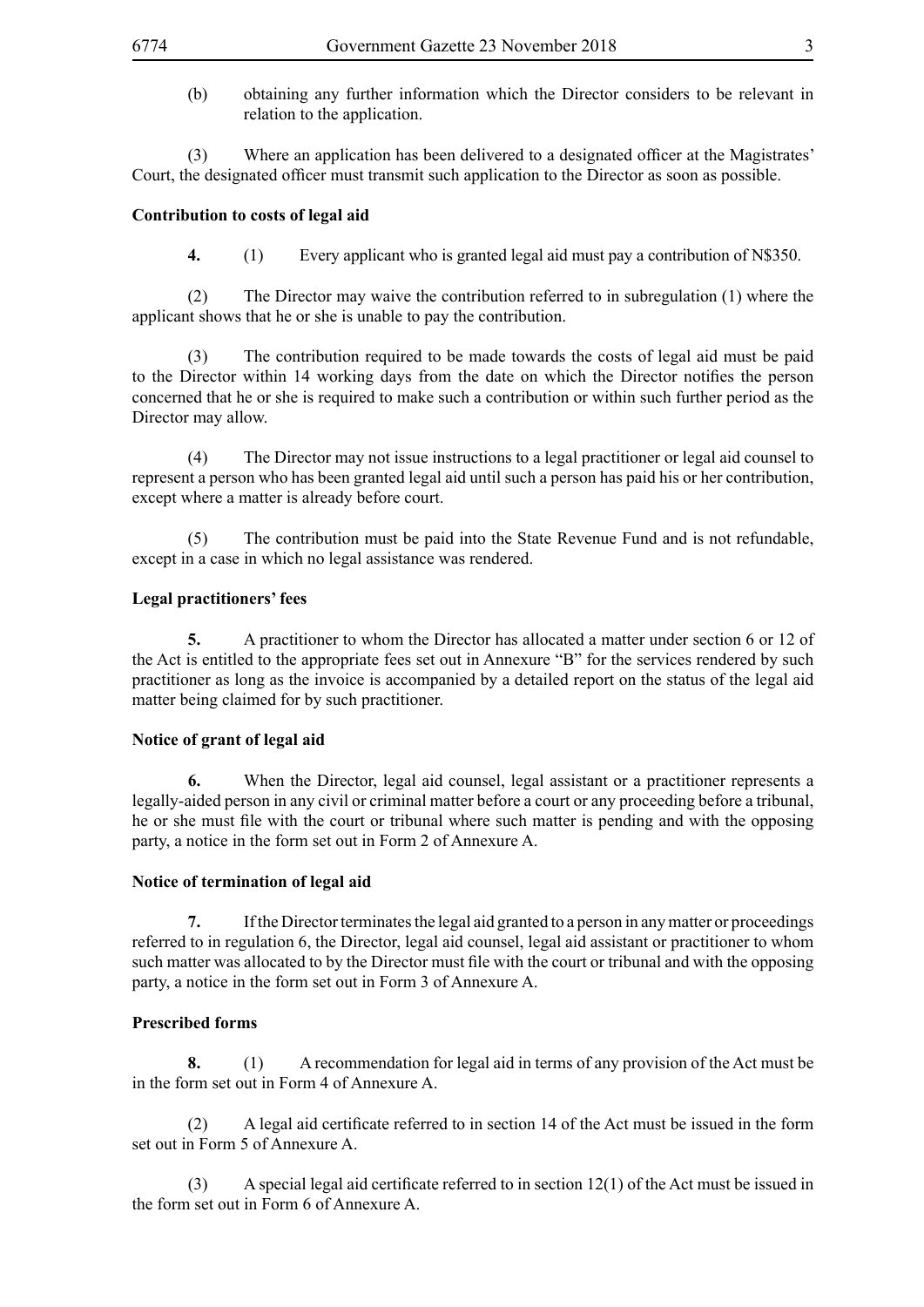# **ANNEXURE "A"**

FORMS

FORM 1



**APPLICATION FOR LEGAL AID** (Sections 10(3), 11(1) or 22(1) of Act) (Regulation 3)

| Surname of applicant                                                                   |                            |     |                      |  |  |
|----------------------------------------------------------------------------------------|----------------------------|-----|----------------------|--|--|
|                                                                                        |                            |     | First Names          |  |  |
|                                                                                        |                            |     |                      |  |  |
|                                                                                        |                            |     |                      |  |  |
|                                                                                        |                            |     | $P.O. Box$ $Tel. No$ |  |  |
|                                                                                        |                            |     |                      |  |  |
|                                                                                        |                            |     |                      |  |  |
|                                                                                        | Particulars of dependants: |     |                      |  |  |
| Full names                                                                             |                            | Age | Relationship         |  |  |
|                                                                                        |                            |     |                      |  |  |
|                                                                                        |                            |     |                      |  |  |
| <u> 1980 - Jan Stein Bernstein, marking fan de Amerikaanske komme</u>                  |                            |     |                      |  |  |
| <u> 1990 - Johann Barbara, martin amerikan personal (</u>                              |                            |     |                      |  |  |
|                                                                                        |                            |     |                      |  |  |
|                                                                                        |                            |     |                      |  |  |
|                                                                                        |                            |     |                      |  |  |
| Gross income before deduction in respect of any contribution to a pension fund or tax: |                            |     |                      |  |  |
| N\$                                                                                    |                            |     |                      |  |  |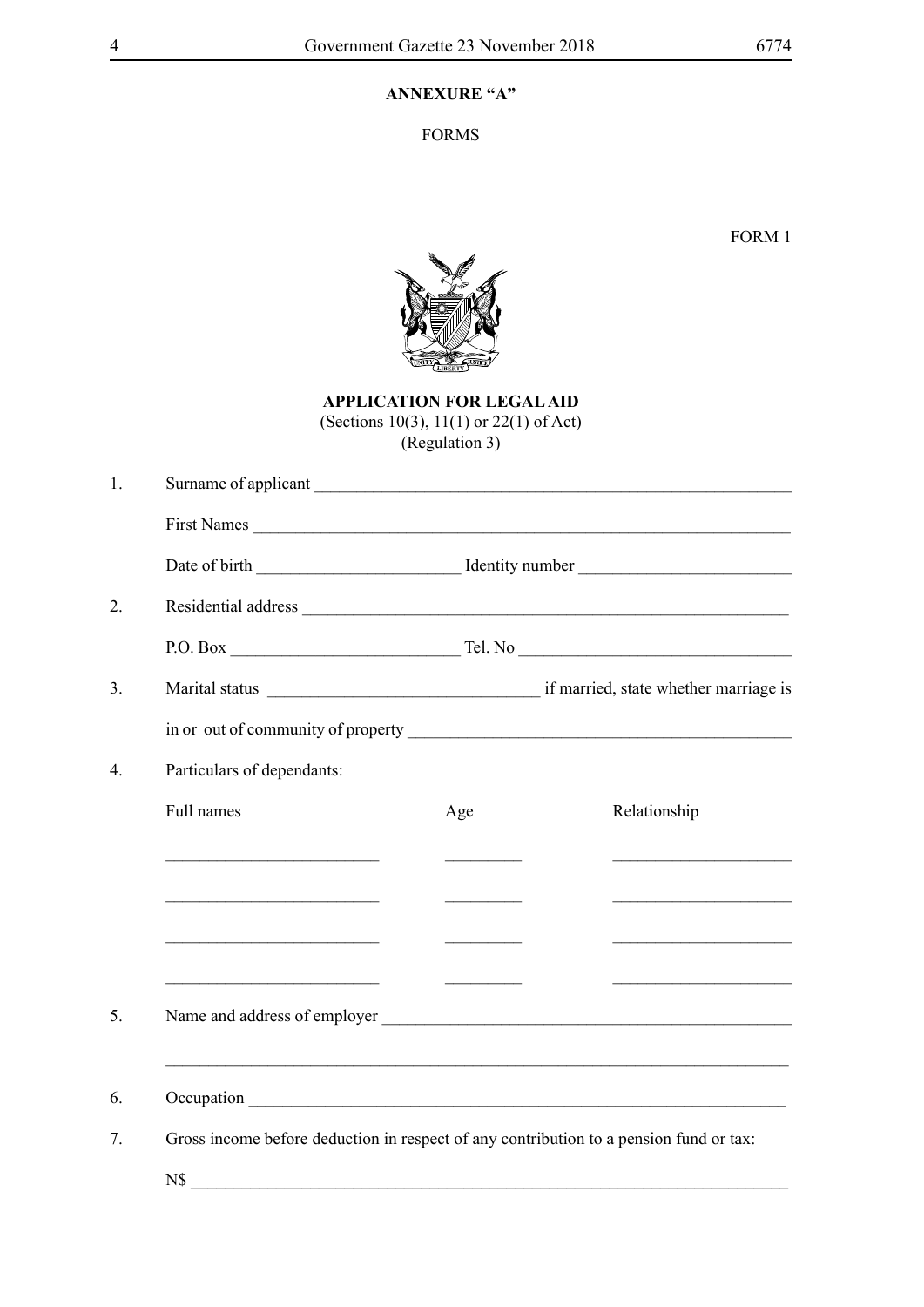|                                                                                                                                                                                              |                                                                                                                                    |                                                                                                                                                                     |                                                                                                                                                       | 5                                                                                                                                                                                                                                                                                                                                                                                                                                                                                                                                                                                              |  |
|----------------------------------------------------------------------------------------------------------------------------------------------------------------------------------------------|------------------------------------------------------------------------------------------------------------------------------------|---------------------------------------------------------------------------------------------------------------------------------------------------------------------|-------------------------------------------------------------------------------------------------------------------------------------------------------|------------------------------------------------------------------------------------------------------------------------------------------------------------------------------------------------------------------------------------------------------------------------------------------------------------------------------------------------------------------------------------------------------------------------------------------------------------------------------------------------------------------------------------------------------------------------------------------------|--|
|                                                                                                                                                                                              |                                                                                                                                    |                                                                                                                                                                     |                                                                                                                                                       |                                                                                                                                                                                                                                                                                                                                                                                                                                                                                                                                                                                                |  |
|                                                                                                                                                                                              |                                                                                                                                    |                                                                                                                                                                     |                                                                                                                                                       |                                                                                                                                                                                                                                                                                                                                                                                                                                                                                                                                                                                                |  |
|                                                                                                                                                                                              | of service?                                                                                                                        |                                                                                                                                                                     |                                                                                                                                                       |                                                                                                                                                                                                                                                                                                                                                                                                                                                                                                                                                                                                |  |
|                                                                                                                                                                                              |                                                                                                                                    |                                                                                                                                                                     |                                                                                                                                                       |                                                                                                                                                                                                                                                                                                                                                                                                                                                                                                                                                                                                |  |
|                                                                                                                                                                                              |                                                                                                                                    |                                                                                                                                                                     |                                                                                                                                                       |                                                                                                                                                                                                                                                                                                                                                                                                                                                                                                                                                                                                |  |
|                                                                                                                                                                                              | If yes, give the name and address of each person in respect of whom the order is<br>effective and the amount payable in each case: |                                                                                                                                                                     |                                                                                                                                                       |                                                                                                                                                                                                                                                                                                                                                                                                                                                                                                                                                                                                |  |
|                                                                                                                                                                                              |                                                                                                                                    | Address                                                                                                                                                             | Amount                                                                                                                                                |                                                                                                                                                                                                                                                                                                                                                                                                                                                                                                                                                                                                |  |
|                                                                                                                                                                                              |                                                                                                                                    |                                                                                                                                                                     |                                                                                                                                                       |                                                                                                                                                                                                                                                                                                                                                                                                                                                                                                                                                                                                |  |
|                                                                                                                                                                                              |                                                                                                                                    |                                                                                                                                                                     |                                                                                                                                                       |                                                                                                                                                                                                                                                                                                                                                                                                                                                                                                                                                                                                |  |
|                                                                                                                                                                                              |                                                                                                                                    |                                                                                                                                                                     | Unencumbered value                                                                                                                                    |                                                                                                                                                                                                                                                                                                                                                                                                                                                                                                                                                                                                |  |
|                                                                                                                                                                                              |                                                                                                                                    |                                                                                                                                                                     |                                                                                                                                                       |                                                                                                                                                                                                                                                                                                                                                                                                                                                                                                                                                                                                |  |
| Particulars of movable property of the applicant (excluding any household furniture and any<br>tools or implements used by the applicant for the purpose of his or her trade):               |                                                                                                                                    |                                                                                                                                                                     |                                                                                                                                                       |                                                                                                                                                                                                                                                                                                                                                                                                                                                                                                                                                                                                |  |
|                                                                                                                                                                                              |                                                                                                                                    |                                                                                                                                                                     |                                                                                                                                                       |                                                                                                                                                                                                                                                                                                                                                                                                                                                                                                                                                                                                |  |
|                                                                                                                                                                                              |                                                                                                                                    |                                                                                                                                                                     |                                                                                                                                                       |                                                                                                                                                                                                                                                                                                                                                                                                                                                                                                                                                                                                |  |
| Particulars of outstanding claims, bills, investments, bonds or other securities in favour of<br>applicant, moneys in a savings or other account with a bank or other financial institution: |                                                                                                                                    |                                                                                                                                                                     |                                                                                                                                                       |                                                                                                                                                                                                                                                                                                                                                                                                                                                                                                                                                                                                |  |
|                                                                                                                                                                                              |                                                                                                                                    |                                                                                                                                                                     |                                                                                                                                                       | Amount                                                                                                                                                                                                                                                                                                                                                                                                                                                                                                                                                                                         |  |
|                                                                                                                                                                                              |                                                                                                                                    |                                                                                                                                                                     |                                                                                                                                                       |                                                                                                                                                                                                                                                                                                                                                                                                                                                                                                                                                                                                |  |
| Give particulars of the applicant's legal problem and the nature of legal aid required:                                                                                                      |                                                                                                                                    |                                                                                                                                                                     |                                                                                                                                                       |                                                                                                                                                                                                                                                                                                                                                                                                                                                                                                                                                                                                |  |
|                                                                                                                                                                                              |                                                                                                                                    |                                                                                                                                                                     |                                                                                                                                                       |                                                                                                                                                                                                                                                                                                                                                                                                                                                                                                                                                                                                |  |
|                                                                                                                                                                                              | (a)<br>(b)<br>(c)<br>(a)<br>(b)<br>Name                                                                                            | <u> 1980 - Johann Barbara, martxa amerikan ba</u><br><u> 1989 - Johann John Stone, mars eta biztanleria (h. 1989).</u><br>Description<br>Description<br>Institution | <u> 1989 - Johann Stein, marwolaethau a bhann an t-Amhain an t-Amhain an t-Amhain an t-Amhain an t-Amhain an t-A</u><br>Name and address of debtor or | Government Gazette 23 November 2018<br>Amount of monthly contributing to a pension fund:<br>Name of pension fund:<br>Is membership to such pension fund compulsory in terms of the applicant's conditions<br>Amount of employee's tax deductible from applicant's salary N\$<br>Is the applicant subject to any court order to any amount in respect of the maintenance<br>of any other person?<br>the contract of the contract of the contract of the contract of the contract of<br>Particulars of immovable property owned by the applicant:<br>Estimated unencumbered value<br>Particulars |  |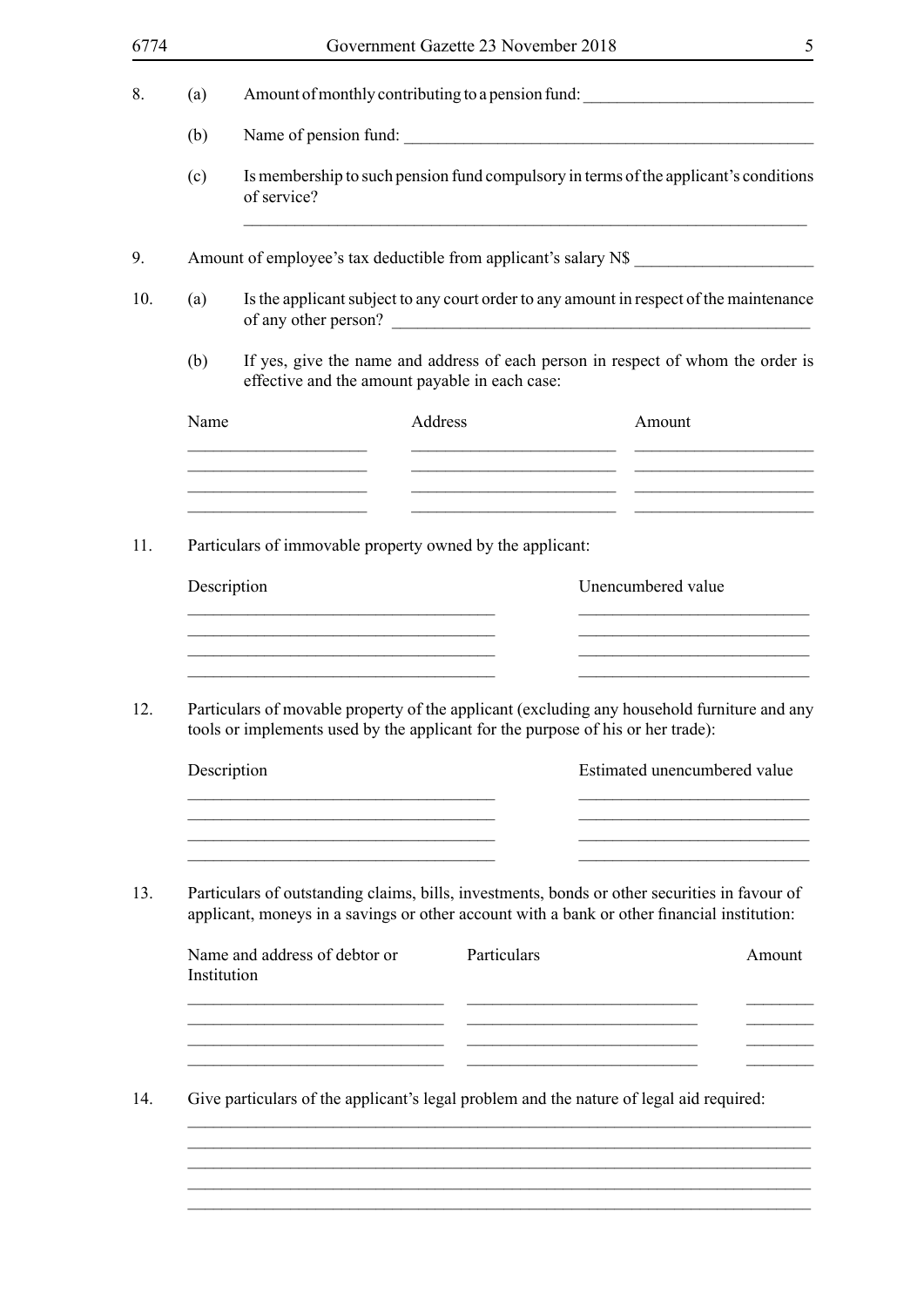\_\_\_\_\_\_\_\_\_\_\_\_\_\_\_\_\_\_\_\_\_\_\_\_\_\_\_\_\_\_\_\_\_\_\_\_\_\_\_\_\_\_\_\_\_\_\_\_\_\_\_\_\_\_\_\_\_\_\_\_\_\_\_\_\_\_\_\_\_\_\_\_\_

|      | Has the applicant been refused a legal aid certificate or a special legal aid certificate for the<br>purpose of this matter?<br>(Yes/No)                                                                                                                          |
|------|-------------------------------------------------------------------------------------------------------------------------------------------------------------------------------------------------------------------------------------------------------------------|
|      | Give details of any legal aid previously granted to the applicant in any other matter:                                                                                                                                                                            |
|      |                                                                                                                                                                                                                                                                   |
|      | Is the applicant covered by any insurance in respect of this matter? If so, give details:                                                                                                                                                                         |
|      |                                                                                                                                                                                                                                                                   |
|      | (name of applicant)                                                                                                                                                                                                                                               |
|      | understand that if legal aid is granted that I am, unless exempted by the Director of Legal<br>Aid, required to make a contribution to the costs of legal aid;                                                                                                    |
|      | undertake to supply such further and additional information as may be required by the<br>Director of Legal Aid in connection with my case, to attend at any legal aid office if and<br>when required, and to supply such evidence of my means as may be required; |
|      | undertake to inform the Director of Legal Aid immediately should the circumstances of my<br>means change for the better at any time during the course of the proceedings for which I was<br>granted legal aid; and                                                |
|      | declare that all particulars contained in this application are to the best of my knowledge, true<br>and correct.                                                                                                                                                  |
|      | Signature of applicant                                                                                                                                                                                                                                            |
| Date | <u> 1980 - Johann Barn, mars ar breithinn ar chwaraeth a bhaile ann an t-</u>                                                                                                                                                                                     |
|      |                                                                                                                                                                                                                                                                   |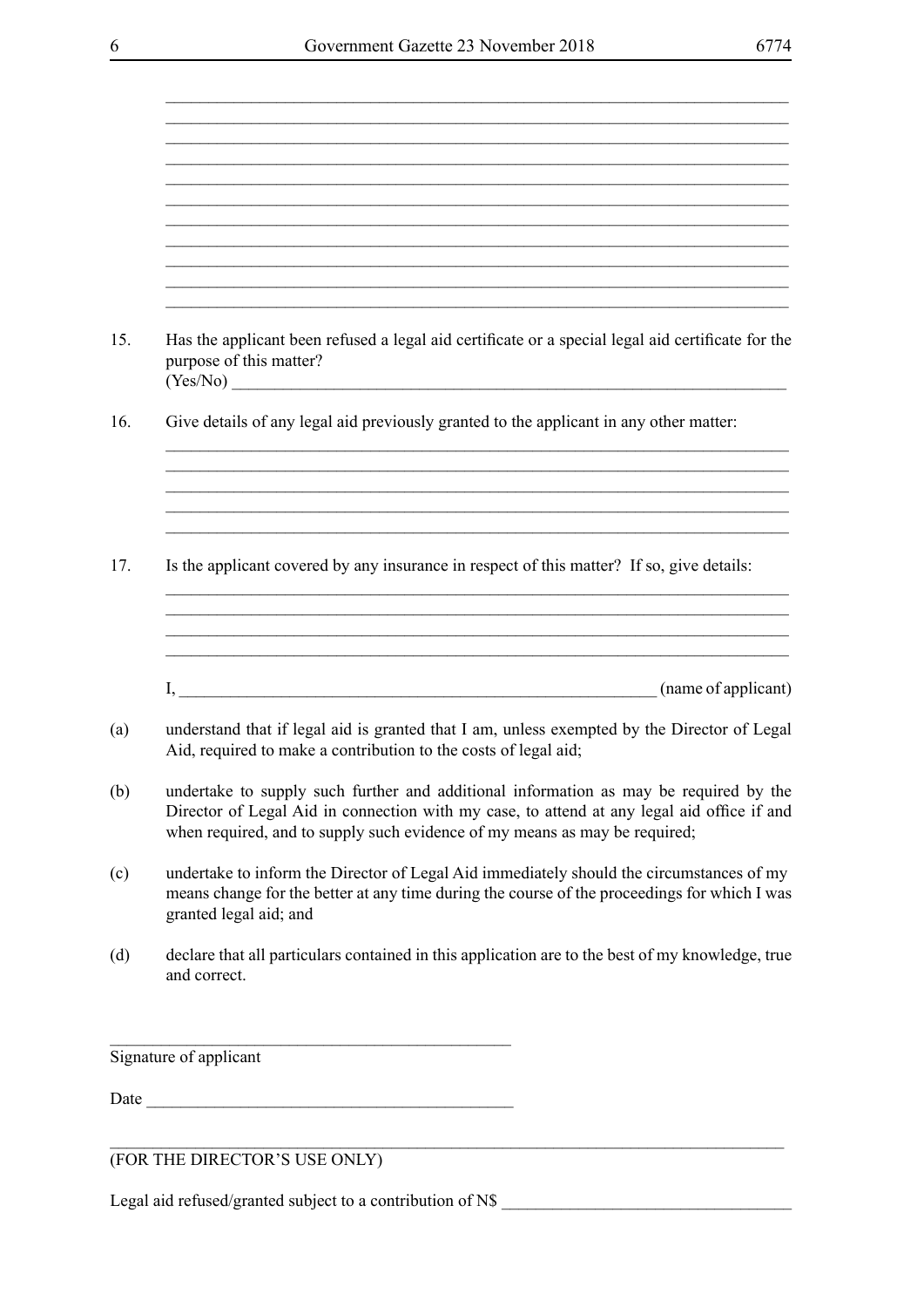

#### **NOTICE OF GRANT OF LEGAL AID** (Regulation 6)

# **In the Supreme Court/High Court of Namibia/Magistrates' Court of the District of**

| <b>Tribunal of</b>                             | $\ast$ |
|------------------------------------------------|--------|
|                                                |        |
| versus                                         |        |
|                                                |        |
| Take notice that legal aid has been granted to |        |

(name of legal-aided person) under the Legal Aid Act, 1990 (Act No. 29 of 1990), for the purposes of the said civil/criminal proceedings, with effect from \_\_\_\_\_\_\_\_\_\_\_\_\_\_\_\_\_\_\_\_\_\_\_\_\_\_\_ (date).

DIRECTOR OF LEGAL AID / LEGAL AID COUNSEL / LEGAL ASSITANTS / PRACTITIONER**\***

**\*Delete words not applicable**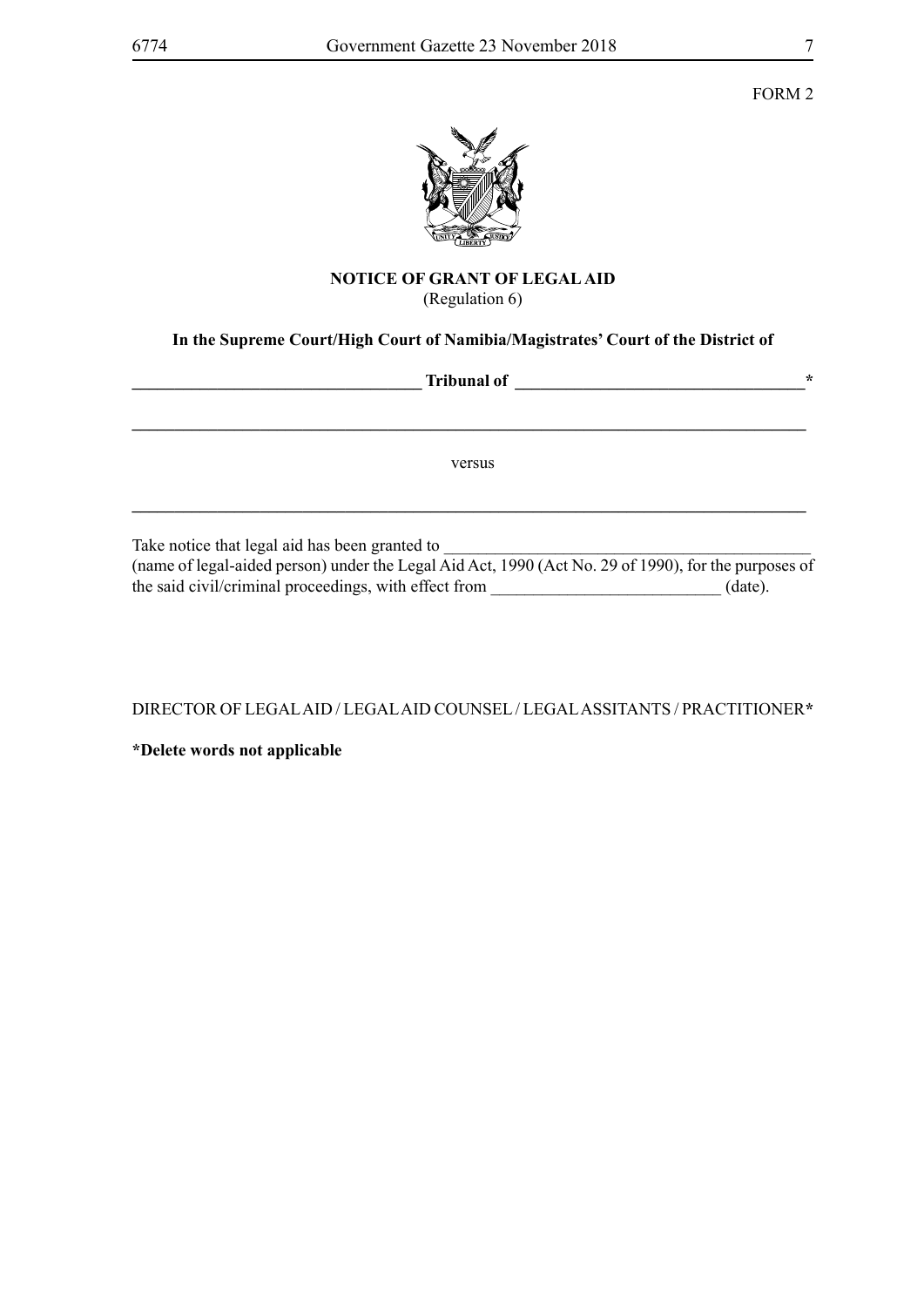

# **NOTICE OF TERMINATION OF LEGAL AID**

(Regulation 7)

# **In the Supreme Court/High Court of Namibia/Magistrates' Court of the District of**

**Tribunal of** <br> **Tribunal of \_\_\_\_\_\_\_\_\_\_\_\_\_\_\_\_\_\_\_\_\_\_\_\_\_\_\_\_\_\_\_\_\_\_\_\_\_\_\_\_\_\_\_\_\_\_\_\_\_\_\_\_\_\_\_\_\_\_\_\_\_\_\_\_\_\_\_\_\_\_\_\_\_\_\_\_\_\_\_** versus **\_\_\_\_\_\_\_\_\_\_\_\_\_\_\_\_\_\_\_\_\_\_\_\_\_\_\_\_\_\_\_\_\_\_\_\_\_\_\_\_\_\_\_\_\_\_\_\_\_\_\_\_\_\_\_\_\_\_\_\_\_\_\_\_\_\_\_\_\_\_\_\_\_\_\_\_\_\_\_**

Take notice that legal aid which was granted to \_\_\_\_\_\_\_\_\_\_\_\_\_\_\_\_\_\_\_\_\_\_\_\_\_\_\_\_\_\_\_\_\_\_\_\_\_\_\_\_\_

(name of legal-aided person) for the purposes of the said civil/criminal proceedings has been terminated under section 20 of the Legal Aid Act, 1990 (Act No. 29 of 1990), with effect from  $(\text{date}).$ 

DIRECTOR OF LEGAL AID / PRACTITIONER**\***

**\*Delete words not applicable**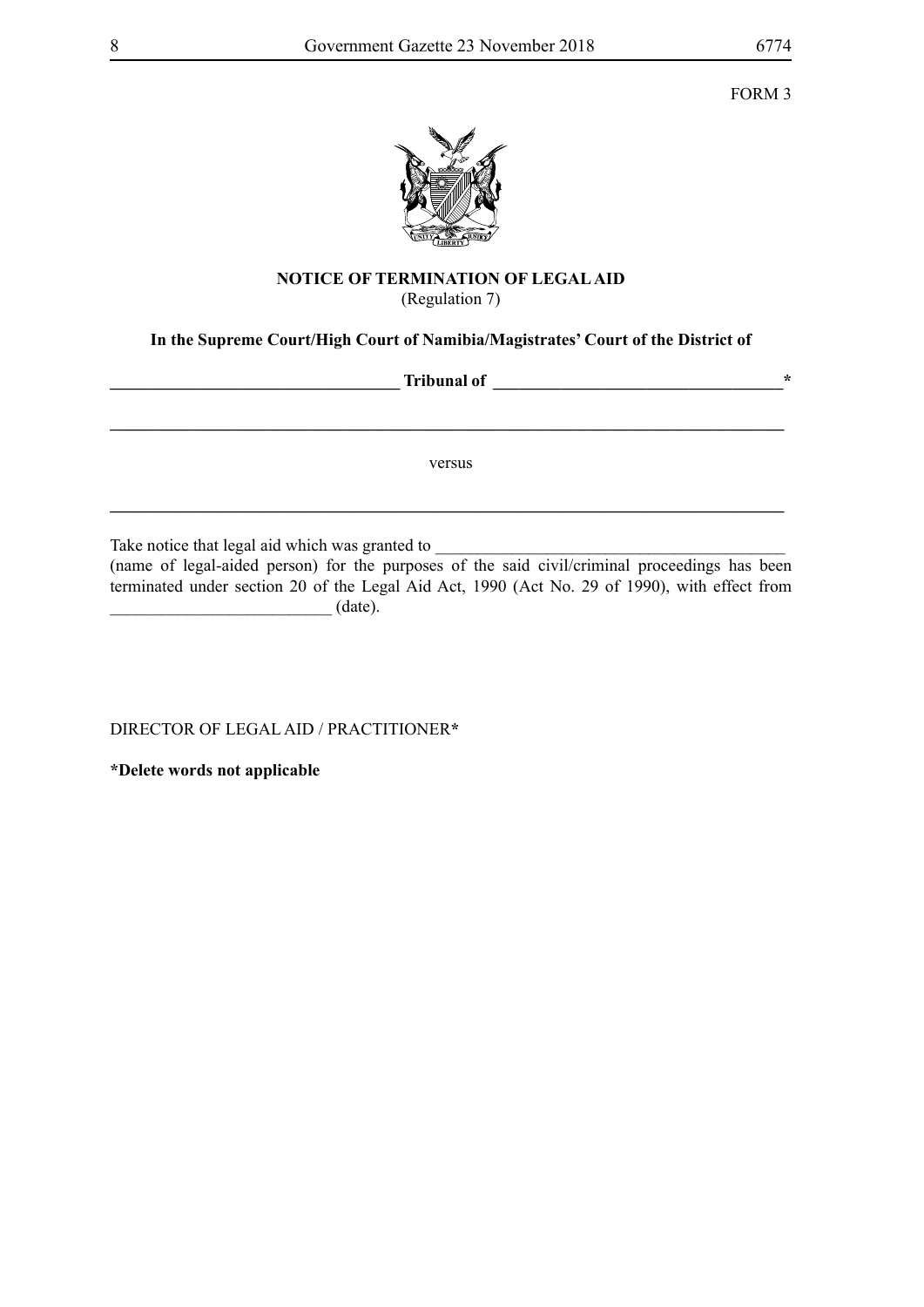FORM 4



# **RECOMMENDATION FOR LEGAL AID**

(Section 8(1) or 9(1) of Act) (Regulation  $8(1)$ )

|        | <b>THE STATE</b>                                                                                                                                                                                      |  |  |
|--------|-------------------------------------------------------------------------------------------------------------------------------------------------------------------------------------------------------|--|--|
|        |                                                                                                                                                                                                       |  |  |
|        | versus                                                                                                                                                                                                |  |  |
|        | To: The Director of Legal Aid<br>Ministry of Justice                                                                                                                                                  |  |  |
|        | I declare that the Court is of the opinion that<br>(name of accused), who is charged with the offence of<br>has insufficient means to enable him/her* to engage a practitioner to represent him/her*. |  |  |
|        |                                                                                                                                                                                                       |  |  |
| $*(a)$ | has been committed for trial before the High Court:                                                                                                                                                   |  |  |
| $*(b)$ |                                                                                                                                                                                                       |  |  |
| $*(c)$ | is due to appear at a preparatory examination in the (court);                                                                                                                                         |  |  |
|        | I recommend in terms of section $8(1)/9(1)(a)/9(1)(b)$ * that legal aid be granted to the accused for<br>the purposes of the trial/preparatory examination. *                                         |  |  |
|        |                                                                                                                                                                                                       |  |  |
|        |                                                                                                                                                                                                       |  |  |
|        |                                                                                                                                                                                                       |  |  |
|        |                                                                                                                                                                                                       |  |  |

**\*Delete words/paragraphs not applicable**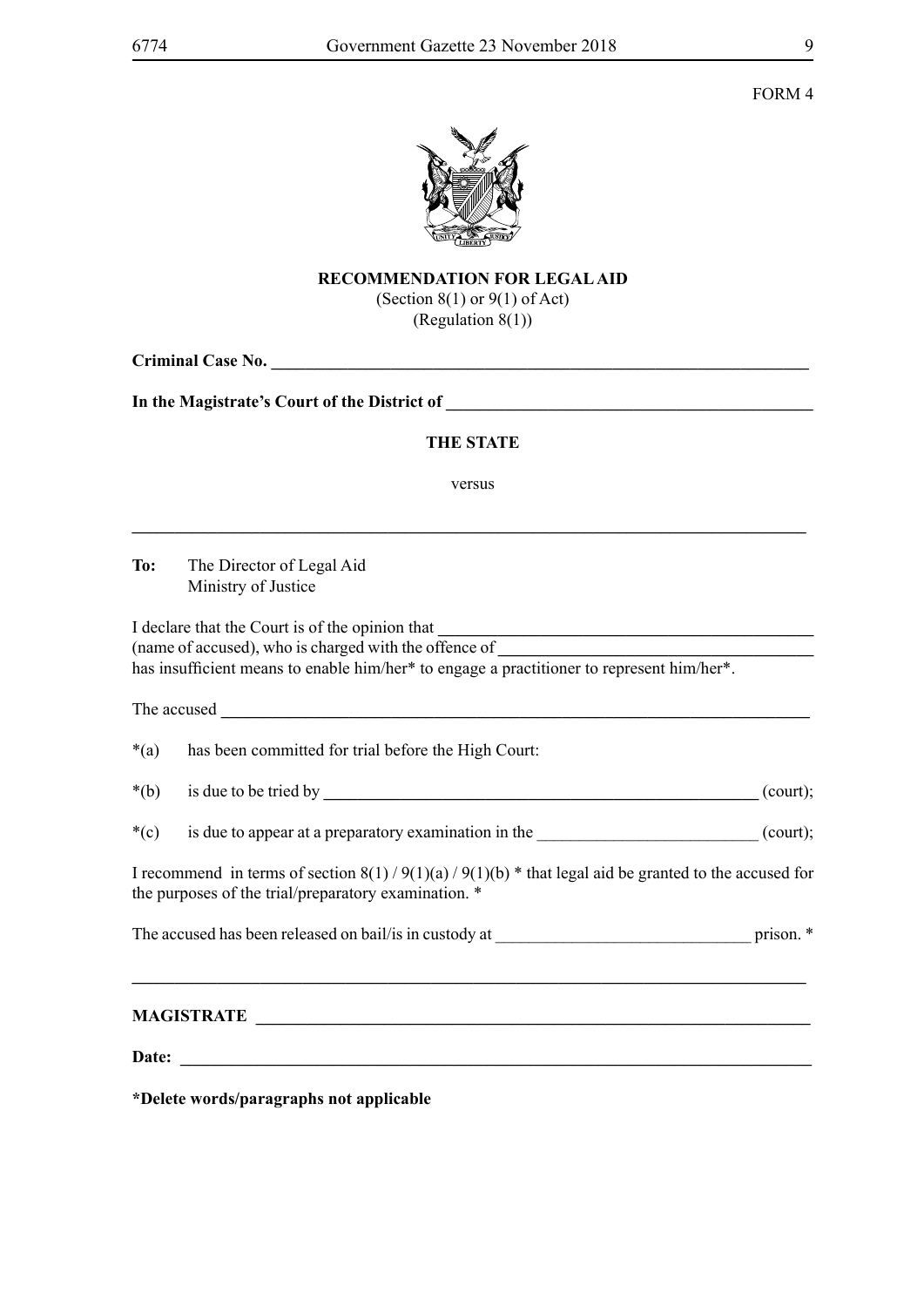

## **LEGAL AID CERTIFICATE** (Section 14 of Act) (Regulation 8(2))

**Criminal Case/Civil Case\* No. \_\_\_\_\_\_\_\_\_\_\_\_\_\_\_\_\_\_\_\_\_\_\_\_\_\_\_\_\_\_\_\_\_\_\_\_\_\_\_\_\_\_\_\_\_\_\_\_\_\_\_\_**

### In the Supreme Court/High Court\* of Namibia **\_\_\_\_\_\_\_\_\_\_\_\_\_\_\_\_\_\_\_\_\_\_\_\_\_\_\_\_\_\_\_\_\_\_\_**

|     | versus                                                                                                                                                                                                                                                                                                  |                     |
|-----|---------------------------------------------------------------------------------------------------------------------------------------------------------------------------------------------------------------------------------------------------------------------------------------------------------|---------------------|
| To: | The Director of Legal Aid<br>Ministry of Justice                                                                                                                                                                                                                                                        |                     |
|     | appeal) who is a party to an appeal to be heard by this Court, is not legally represented. I am of the<br>opinion that a legal question of public importance is likely to arise in the appeal and therefore issue<br>this certificate under section 14 of the Legal Aid Act, 1990 (Act No. 29 of 1990). | (name of party to   |
|     | The accused has been released on bail/ is in custody at the                                                                                                                                                                                                                                             | prison <sup>*</sup> |
|     |                                                                                                                                                                                                                                                                                                         |                     |
|     |                                                                                                                                                                                                                                                                                                         |                     |

**JUDGE \_\_\_\_\_\_\_\_\_\_\_\_\_\_\_\_\_\_\_\_\_\_\_\_\_\_\_\_\_\_\_\_\_\_\_\_\_\_\_\_\_\_\_\_\_\_\_\_\_\_\_\_\_\_\_\_\_\_\_\_\_\_\_\_\_\_\_\_\_\_\_\_**

**Date: \_\_\_\_\_\_\_\_\_\_\_\_\_\_\_\_\_\_\_\_\_\_\_\_\_\_\_\_\_\_\_\_\_\_\_\_\_\_\_\_\_\_\_\_\_\_\_\_\_\_\_\_\_\_\_\_\_\_\_\_\_\_\_\_\_\_\_\_\_\_\_\_\_\_**

**\*Delete words/paragraphs not applicable**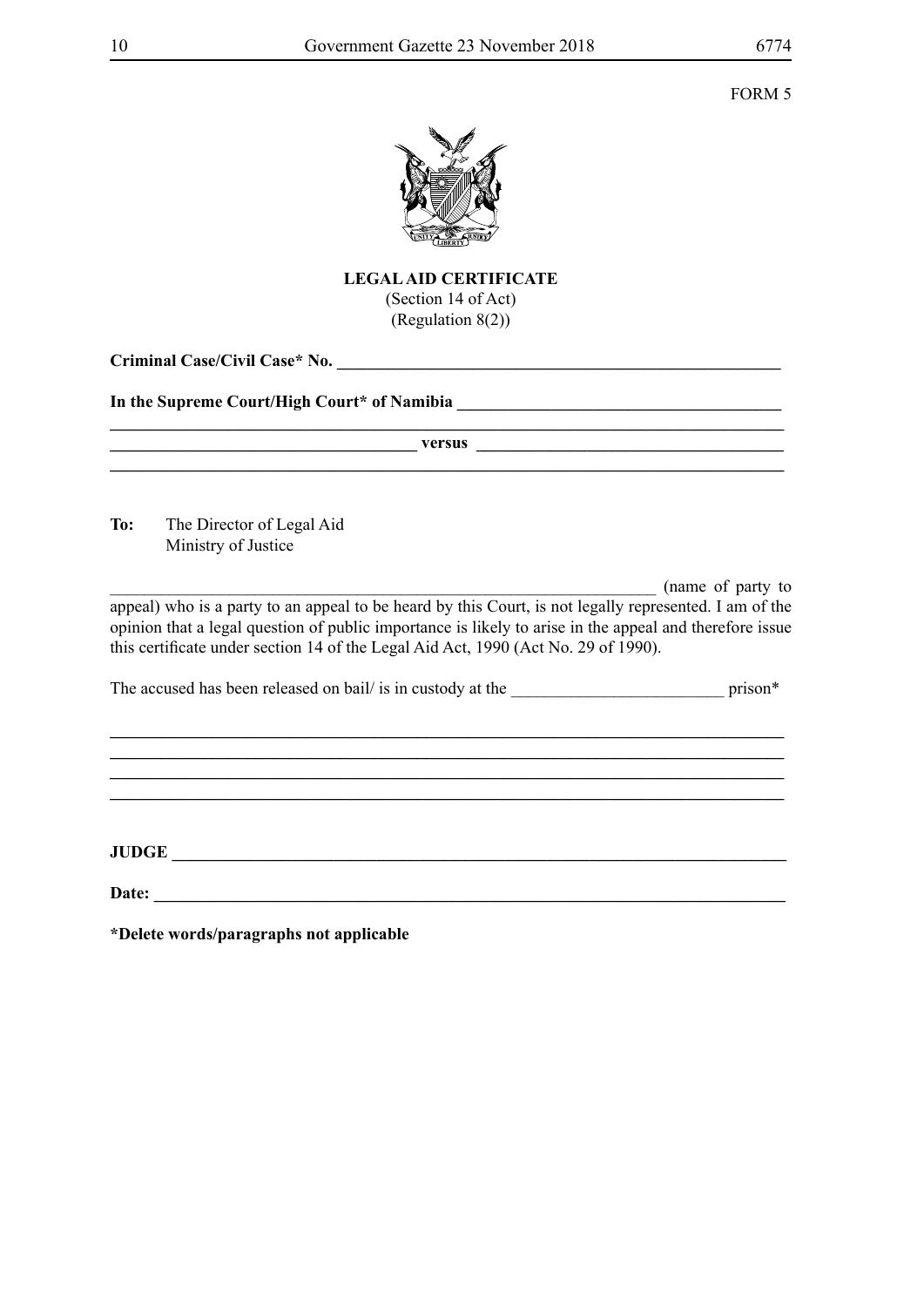FORM 6



### **SPECIAL LEGAL AID CERTIFICATE**

 (Section 12 of Act) (Regulation 8(3))

**Civil Case No. \_\_\_\_\_\_\_\_\_\_\_\_\_\_\_\_\_\_\_\_\_\_\_\_\_\_\_\_\_\_\_\_\_\_\_\_\_\_\_\_\_\_\_\_\_\_\_\_\_\_\_\_\_\_\_\_\_\_\_\_\_\_\_\_\_\_\_**

# **In Supreme Court/High Court of Namibia/Magistrate Court of the District of \_\_\_\_\_\_\_\_\_\_\_\_\_**

|     |                                                                                                                                                      | <u>versus et al. 2003 versus et al. 2003 versus et al. 2003 versus et al. 2003 versus et al. 2004 versus et al. 2004 versus et al. 2004 versus et al. 2004 versus et al. 2004 versus et al. 2004 versus et al. 2004 versus et al</u>                                                                                               |
|-----|------------------------------------------------------------------------------------------------------------------------------------------------------|------------------------------------------------------------------------------------------------------------------------------------------------------------------------------------------------------------------------------------------------------------------------------------------------------------------------------------|
| To: | The Director of Legal Aid<br>Ministry of Justice                                                                                                     |                                                                                                                                                                                                                                                                                                                                    |
|     |                                                                                                                                                      | (name).<br>who is a party in civil proceedings before this Court in which the State is a party and is not legally                                                                                                                                                                                                                  |
|     | represented.                                                                                                                                         |                                                                                                                                                                                                                                                                                                                                    |
|     | of the Legal Aid Act, 1990 (Act No. 29 of 1990).                                                                                                     | I am of the opinion that it is in the interest of justice that he/she* should be represented by a practitioner<br>other than the Directorate of Legal Aid, and that he/she* has insufficient means to enable him/her*<br>to engage a practitioner to represent him/her* and therefore issue this certificate under section $12(1)$ |
|     |                                                                                                                                                      |                                                                                                                                                                                                                                                                                                                                    |
| (a) | under section $12(3)$ of the Legal Aid Act, 1990, designate<br>(name/s of practitioner/s) with his/her/their* consent, to represent the said person; |                                                                                                                                                                                                                                                                                                                                    |
| (b) |                                                                                                                                                      | under section $12(4)$ of the said Act order the said person to contribute the amount of                                                                                                                                                                                                                                            |
|     |                                                                                                                                                      |                                                                                                                                                                                                                                                                                                                                    |
|     |                                                                                                                                                      |                                                                                                                                                                                                                                                                                                                                    |
|     |                                                                                                                                                      |                                                                                                                                                                                                                                                                                                                                    |

# **JUDGE/MAGISTRATE\***

**Date \_\_\_\_\_\_\_\_\_\_\_\_\_\_\_\_\_\_\_\_\_\_\_\_\_\_\_\_\_\_\_\_\_\_\_\_\_\_\_\_\_\_\_\_\_\_\_\_\_\_\_\_\_\_\_\_\_\_\_\_\_\_\_\_\_\_\_\_\_\_\_\_\_\_\_**

**\*Delete words/paragraphs not applicable**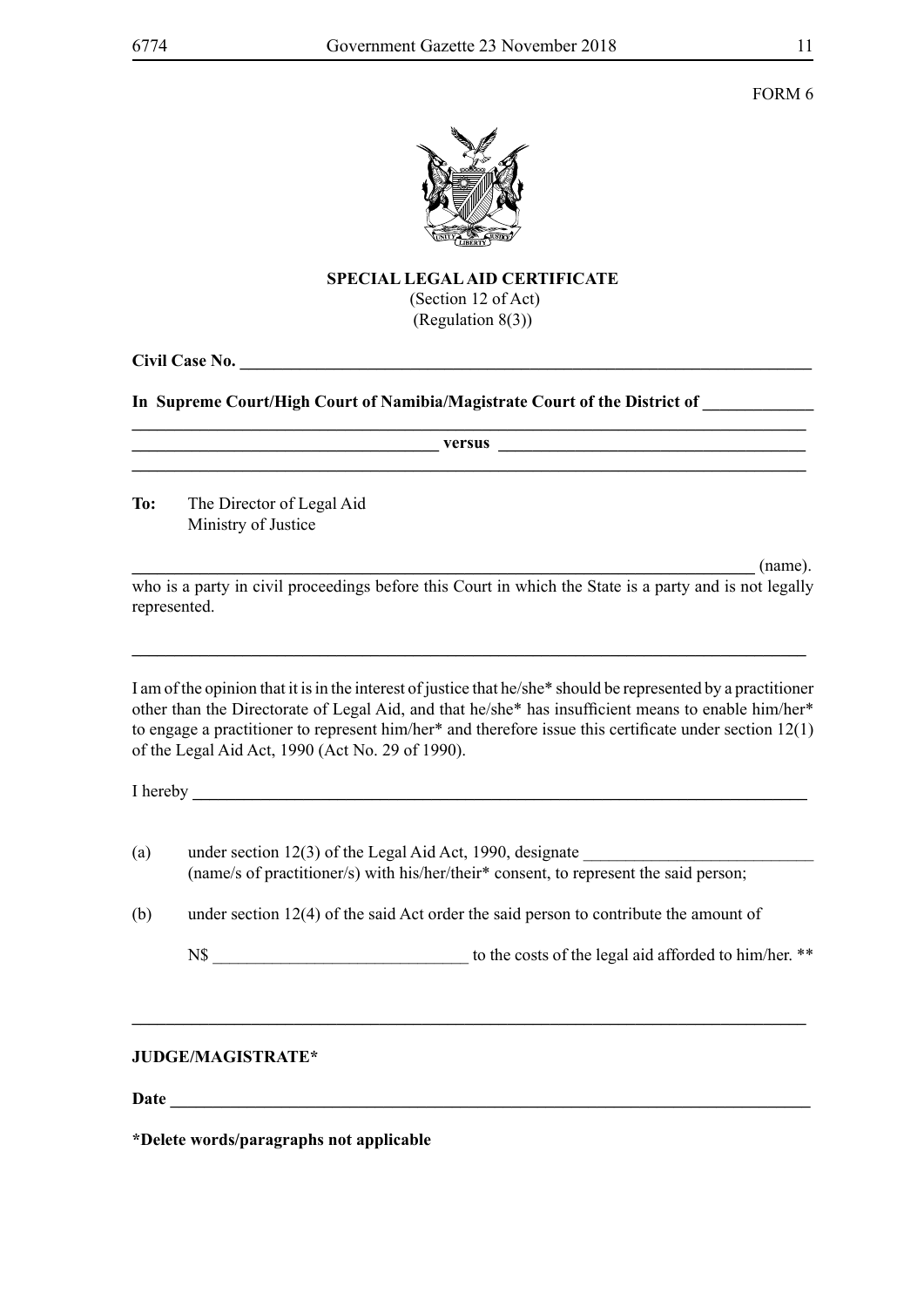# **ANNEXURE "B"**

**FEES** 



# FEES PAYABLE TO LEGAL PRACTITIONERS (Regulation 5)

# **CRIMINAL CASES IN THE HIGH COURT AND SUPREME COURT**

## **Appearance at criminal trial in the High Court**

**1.** A practitioner may in respect of all services rendered be remunerated in accordance with the scale of fees as follows:

- (a) An all-inclusive first full day fee of N\$5 000.
- (b) An all-inclusive second and subsequent full day(s) fee of N\$2 500.
- (c) Same tariff as in paragraphs (a) and (b) above will apply in respect of bail applications.
- (d) Postponement for any reason, during pre-trial stage N\$300 per hour.

## **No reservation fees**

**2.** A legal practitioner may claim one full day fee where he or she actually appears before a court and the matter is postponed without any proceedings being held or after proceedings have been held. No fee is payable for non-appearance.

## **Allowance and incidental expenses**

**3.** (1) A daily subsistence allowance of N\$1 000 maximum, including accommodation payable on submission of proof of payment.

- (2) Transport allowance: N\$4 per kilometre.
- (3) No payment may be claimed for travelling time.

## **Appeals**

**4.** (1) Where a legal practitioner takes a matter on appeal to the High Court the following fees may be claimed by such legal practitioner:

(a) All-inclusive N\$7 500 per appeal where the legal practitioner represented the appellant in the *court a quo.*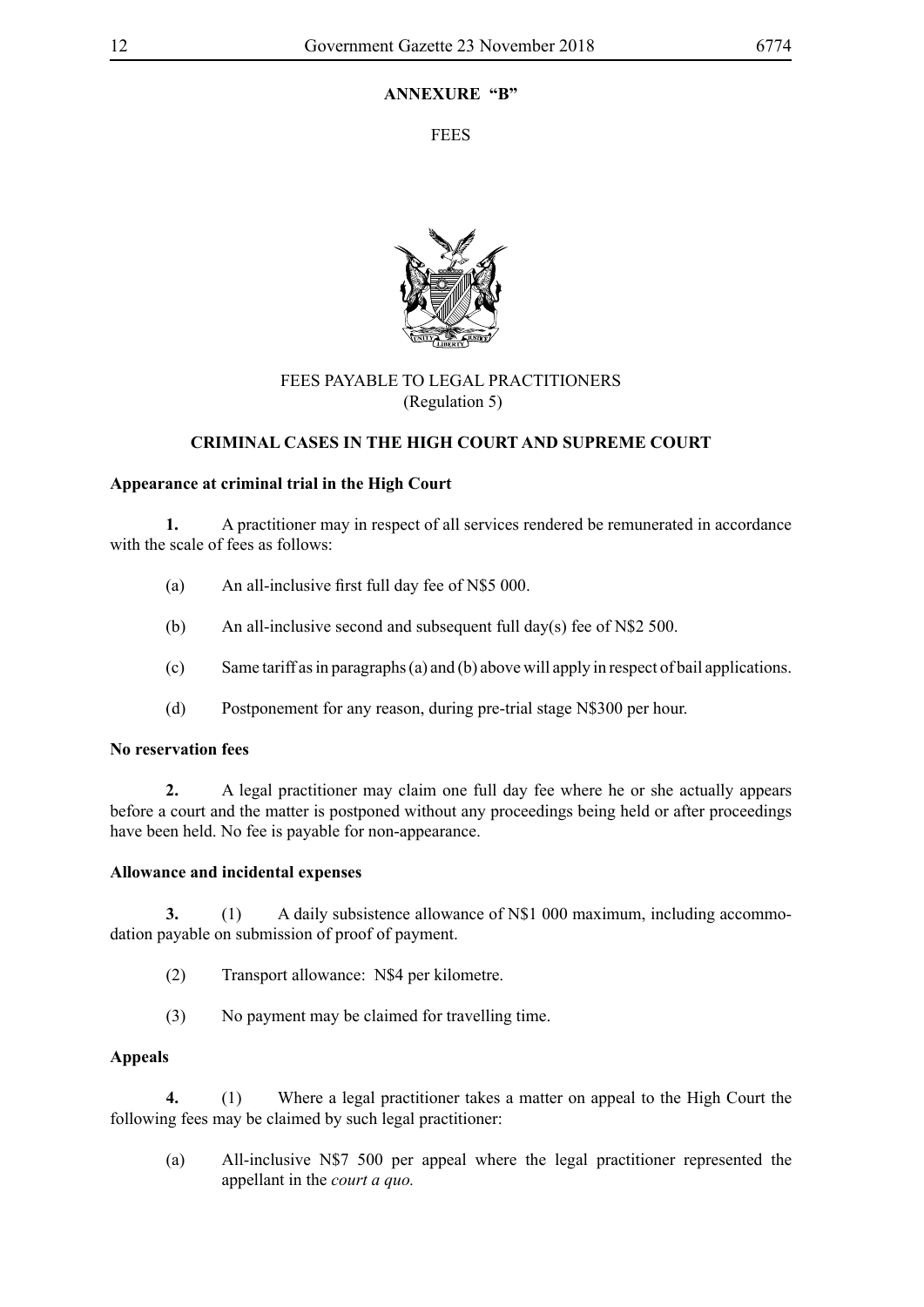(b) All-inclusive N\$7 500 per appeal plus N\$7-50 per page for perusal of the record where the legal practitioner did not represent the appellant in the *court a quo*.

(2) Where a legal practitioner applies for leave to appeal to the Supreme Court the following fees may be claimed by such legal practitioner:

- (a) All-inclusive N\$2 500 per application where the practitioner represented the appellant in the *court a quo*.
- (b) All-inclusive N\$2 500 per application plus N\$7-50 per page for perusal of the record where the legal practitioner did not represent the appellant in the *court a quo.*

(3) Where a legal practitioner petitions to the Supreme Court the following fees may be claimed by such legal practitioner:

- (a) All-inclusive N\$2 500 per application where the practitioner represented the appellant in the *court a quo*.
- (b) All-inclusive N\$2 500 per application plus N\$7-50 per page for perusal of the record where the legal practitioner did not represent the appellant in the *court a quo.*

(4) Where a legal practitioner takes a matter on appeal to the Supreme Court the following fees may be claimed by such legal practitioner:

- (a) All-inclusive N\$10 000 per appeal where the practitioner represented the appellant in the *court a quo*.
- (b) All-inclusive N\$10 000 per appeal plus N\$7-50 per page for perusal of the record where the legal practitioner did not represent the appellant in the *court a quo.*

### **Criminal cases in lower courts**

**5.** (1) Where a legal practitioner appears at trial in a Regional Court the following fees may be claimed by such legal practitioner:

- (a) An all-inclusive first full day fee of N\$4 000.
- (b) An all-inclusive second and subsequent full day fee of N\$1 700.
- (c) Same tariff as in paragraphs (a) and (b) above will apply in respect of bail applications.

(2) Where a legal practitioner appears at trial in a District Court the following fees may be claimed by such legal practitioner:

- (a) An all-inclusive first full day fee of N\$2 500.
- (b) An all-inclusive second and subsequent full day fee of N\$1 200.
- (c) Same fees as in paragraphs (a) and (b) above will apply in respect of bail applications.

(3) Where a legal practitioner postpones a case the following fees may be claimed by such legal practitioner:

(a) Postponement by actual appearance N\$250.